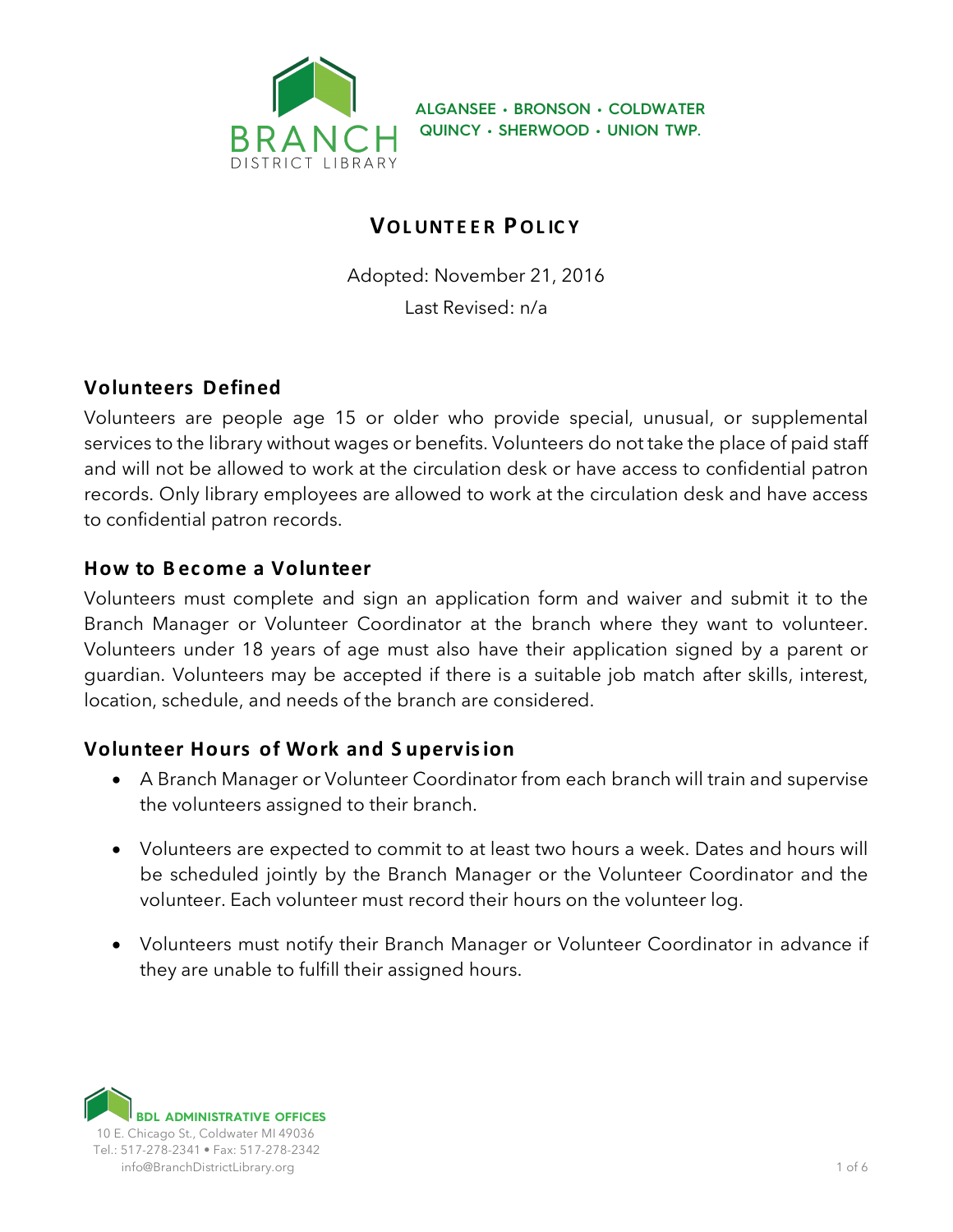### **Volunteer C ode of C onduct**

Volunteers are representatives of the Branch District Library (BDL). As such, they are expected to wear their BDL name tags at all times when on duty. They must wear appropriate clothing for public library and must present a neat and clean appearance. The Branch Manager or Volunteer Coordinator will tell you in advance what is appropriate attire for the library. Volunteers are also responsible for abiding by the same work and behavior codes as employees.

The following activities by volunteers are prohibited. Violations may result in immediate termination of the volunteer's work with the BDL.

- Stealing, abusing, misusing, removing or deliberately destroying library property.
- Distributing, dispensing, possessing, or using a controlled substance while on duty.
- Engaging in any form of sexual or other harassment in a BDL facility or other assigned work location, or engaging in such behavior toward another BDL employee, volunteer or patron.
- Misusing BDL communication equipment and systems including, but not limited to, computers, telephones, printers and fax machines.
- Using tobacco products within, or on the grounds of, a BDL facility when on a BDL work assignment.
- Wearing improper attire or having an inappropriate personal appearance.
- Engaging in, or threatening, acts of workplace violence.
- Solicitation of staff and library patrons is not permitted on the premises of the Branch District Library facilities by agencies or for -profit, non-profit, or charitable causes.

#### **Pos s ible Volunteer Duties**

Under direction of the Branch Manager or Volunteer Coordinator, the following list includes, but is not limited to, a broad range of tasks suitable for volunteers. Not all tasks are available at all locations.

#### **C ollec tion Maintenanc e**

- Sort carts in preparation for shelving.
- Check shelves for accuracy and straighten as needed.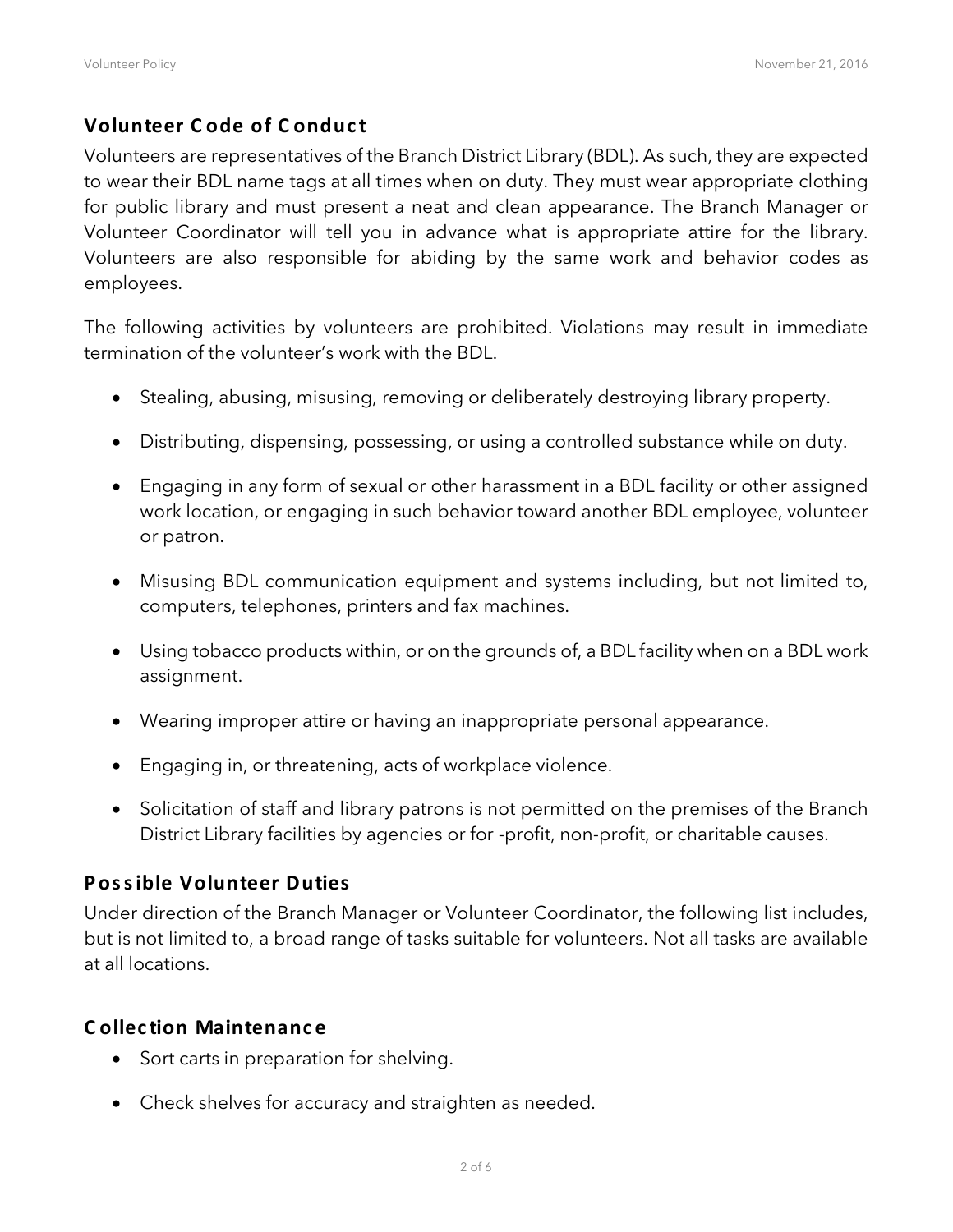- Shift books.
- Shelve when there is a backlog or shelving emergency.

### **C lerical**

- Remove barcodes from books and stamp "discard."
- Clean materials.
- Cut out craft materials to prepare for programs.
- Clip newspaper articles.
- Prepare new patron packets.
- Stamping envelopes.
- Check email for genealogy requests.

#### **Interac tion with the Public**

- Assist with crafts at story-time.
- Assist with genealogical research.
- Assist with book discussion.
- Assist the public with computer questions.

#### **Dis plays**

- Assist with preparation of book displays and display case.
- Assist with bulletin board displays.

#### **Book S ales**

- Sorting donations for condition and category.
- Restocking ongoing book sale shelves.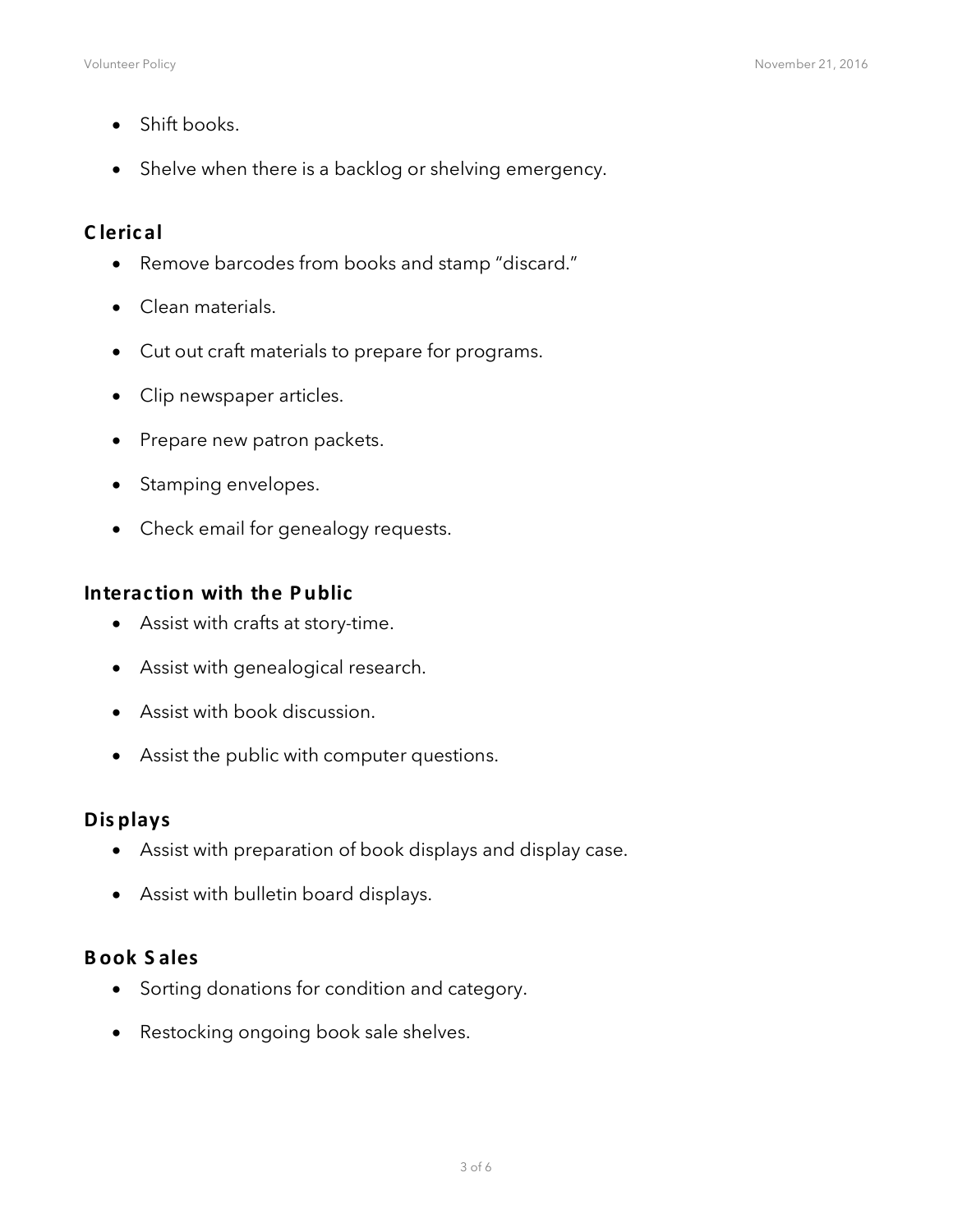### **VOLUNTEER APPLICATION**

| Name (Last, First, Middle Initial)<br>Same (Last, First, Middle Initial) |                                                                                                                                                                                                                               |  |  |  |  |  |  |
|--------------------------------------------------------------------------|-------------------------------------------------------------------------------------------------------------------------------------------------------------------------------------------------------------------------------|--|--|--|--|--|--|
|                                                                          |                                                                                                                                                                                                                               |  |  |  |  |  |  |
|                                                                          | Telephone (Home):_________________________________(Other):______________________                                                                                                                                              |  |  |  |  |  |  |
|                                                                          | Email address: and a series are all the series of the series of the series of the series of the series of the series of the series of the series of the series of the series of the series of the series of the series of the |  |  |  |  |  |  |
|                                                                          | Are you age 15 or older?: example and a series of the series of the series of the series of the series of the                                                                                                                 |  |  |  |  |  |  |
| <b>Emergency Contact:</b>                                                |                                                                                                                                                                                                                               |  |  |  |  |  |  |
|                                                                          | Name: Name: Name: Name: Name: Name: Name: Name: Name: Name: Name: Name: Name: Name: Name: Name: Name: Name: Name: Name: Name: Name: Name: Name: Name: Name: Name: Name: Name: Name: Name: Name: Name: Name: Name: Name: Name: |  |  |  |  |  |  |
|                                                                          | Telephone (Home):_________________________________(Other):______________________                                                                                                                                              |  |  |  |  |  |  |
|                                                                          |                                                                                                                                                                                                                               |  |  |  |  |  |  |
|                                                                          | ,我们也不会有什么。""我们的人,我们也不会有什么?""我们的人,我们也不会有什么?""我们的人,我们也不会有什么?""我们的人,我们也不会有什么?""我们的人                                                                                                                                              |  |  |  |  |  |  |
|                                                                          | If you have any previous or current volunteer work, please describe it:____________________________                                                                                                                           |  |  |  |  |  |  |
|                                                                          | ,我们也不会有什么。""我们的人,我们也不会有什么?""我们的人,我们也不会有什么?""我们的人,我们也不会有什么?""我们的人,我们也不会有什么?""我们的人                                                                                                                                              |  |  |  |  |  |  |
|                                                                          | ,我们也不会有什么。""我们的人,我们也不会有什么?""我们的人,我们也不会有什么?""我们的人,我们也不会有什么?""我们的人,我们也不会有什么?""我们的人                                                                                                                                              |  |  |  |  |  |  |
|                                                                          |                                                                                                                                                                                                                               |  |  |  |  |  |  |
|                                                                          |                                                                                                                                                                                                                               |  |  |  |  |  |  |
| How long do you want to be a BDL volunteer?                              |                                                                                                                                                                                                                               |  |  |  |  |  |  |
| Under 1 month _______ 1-6 months                                         | More than 6 months                                                                                                                                                                                                            |  |  |  |  |  |  |
|                                                                          | Do you wish to volunteer a regular number of hours per week? __Yes ________No                                                                                                                                                 |  |  |  |  |  |  |
|                                                                          |                                                                                                                                                                                                                               |  |  |  |  |  |  |
|                                                                          |                                                                                                                                                                                                                               |  |  |  |  |  |  |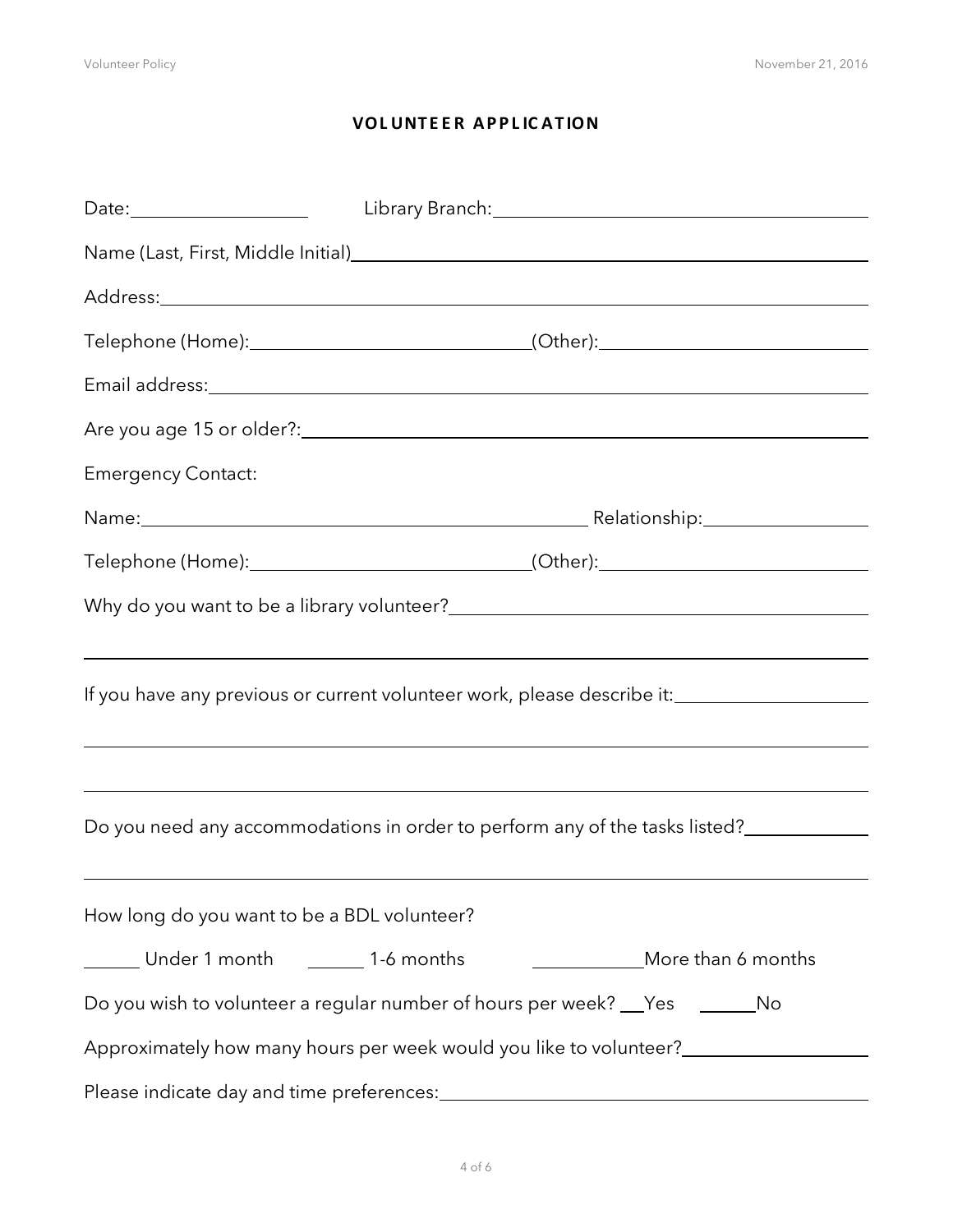#### **WAIVE R**

I understand that I am applying to be a Volunteer of the Branch District Library, not an employee, and I expressly waive any right I may have at this time or hereafter to claim that I was in fact, an employee of the Library for any purpose whatsoever. I understand the difference in being an employee and being a Volunteer.

| Signature of Volunteer: Manual Assembly Signature of Volunteer:                                                                                                                                                                      |  |  |  |  |
|--------------------------------------------------------------------------------------------------------------------------------------------------------------------------------------------------------------------------------------|--|--|--|--|
|                                                                                                                                                                                                                                      |  |  |  |  |
| Date: <u>and the second contract of the second contract of the second contract of the second contract of the second contract of the second contract of the second contract of the second contract of the second contract of the </u> |  |  |  |  |
|                                                                                                                                                                                                                                      |  |  |  |  |
|                                                                                                                                                                                                                                      |  |  |  |  |
| Signature of Parent or Guardian (if age 15, 16, or 17): [Canada and Divideo Paramana and Divideo Paramana and                                                                                                                        |  |  |  |  |
|                                                                                                                                                                                                                                      |  |  |  |  |
|                                                                                                                                                                                                                                      |  |  |  |  |
| Parent or Guardian contact number: The contract of the contract of the contract of the contract of the contract of the contract of the contract of the contract of the contract of the contract of the contract of the contrac       |  |  |  |  |
| Applications will be kept on file for six months.                                                                                                                                                                                    |  |  |  |  |

### **S taff Use Only**

Date volunteer started:<br>
<u>Date</u> volunteer started:

Branch location:

| Exit date: |  |  |
|------------|--|--|
|            |  |  |